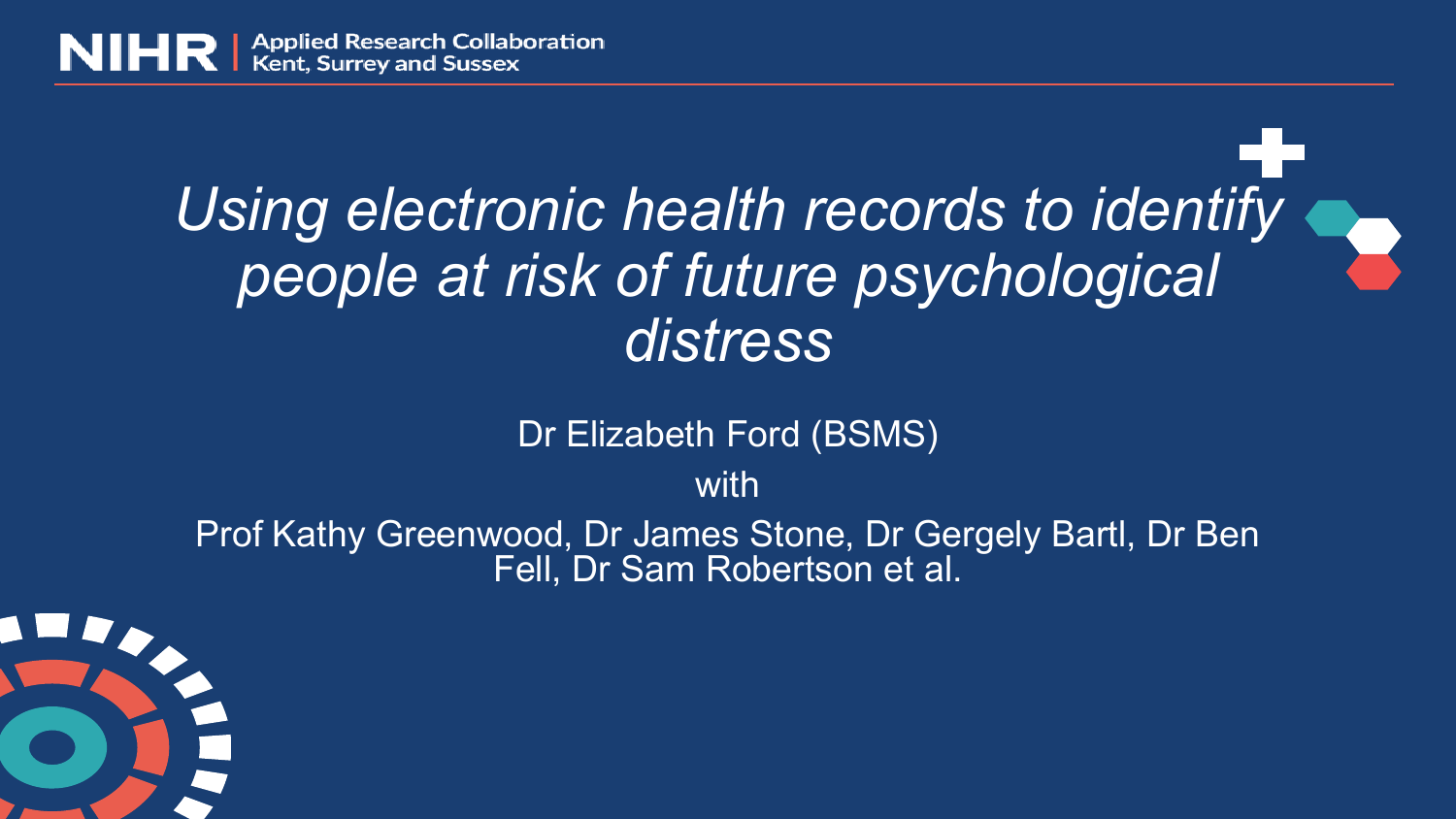### Study aims:

- To train a risk calculator to identify patients at high risk of psychosis using anonymised SPFT CareNotes data.
- If the calculator is accurate, to use it to identify people at risk, so that they can be offered an early intervention support package.

#### What is the risk calculator?

- Developed at KCL by P Fusar-Poli, D Oliver, J Irving and team.



**Applied Research Collaboration Kent, Surrey and Sussex**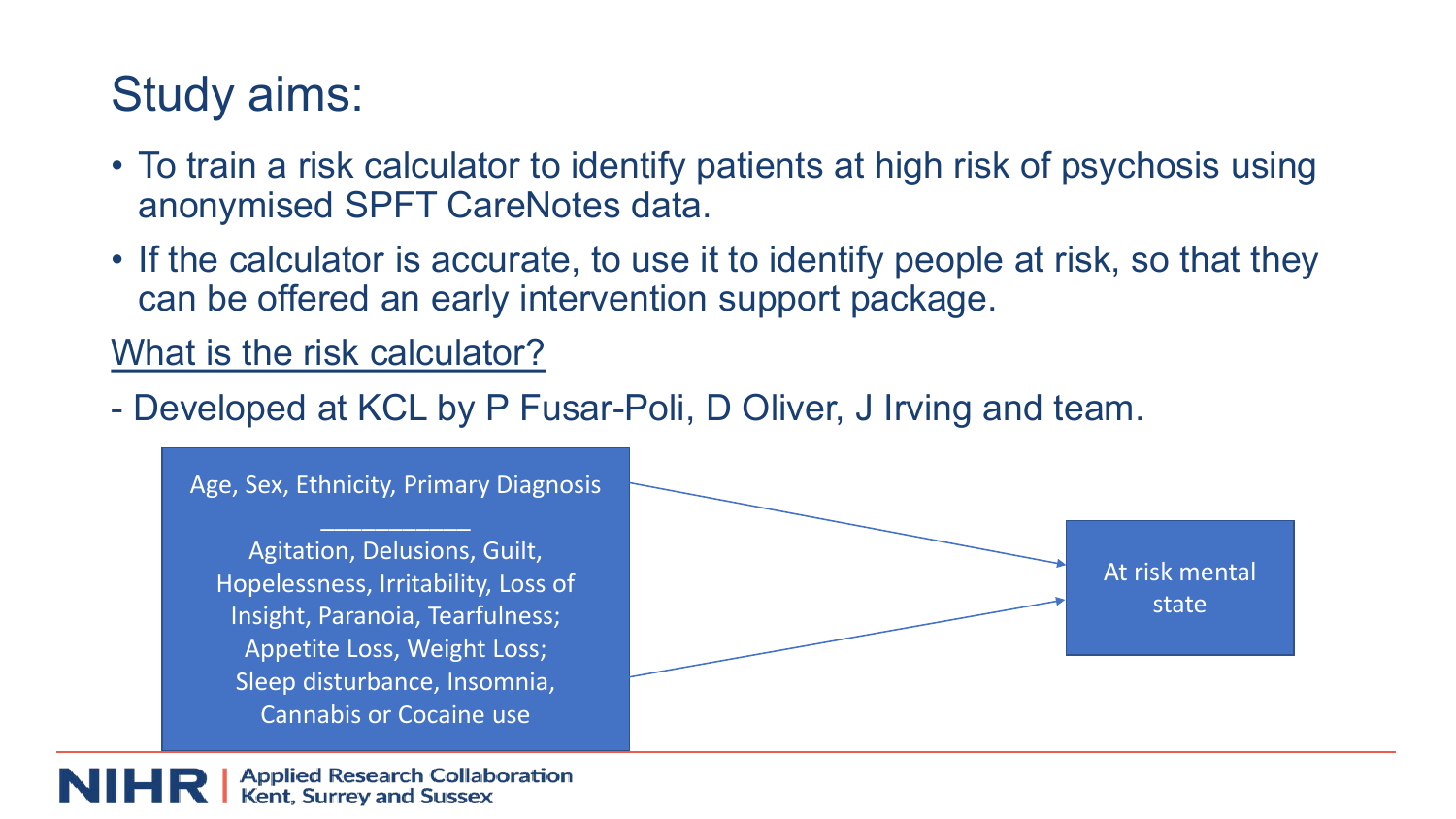### What is CRIS? (Clinical Records Interactive Search)



Patient, 78, male, retired constructions worker. Prior history of depression on his 50s with intrusive thoughts, which has been properly controlled with SSRI. citalopram 20 mgs daily Complains now about memory deficits and confusion in the morning. MMSE today was 24 out of 30. Score was 27/30 on May 2015. Possible Alzheimer's.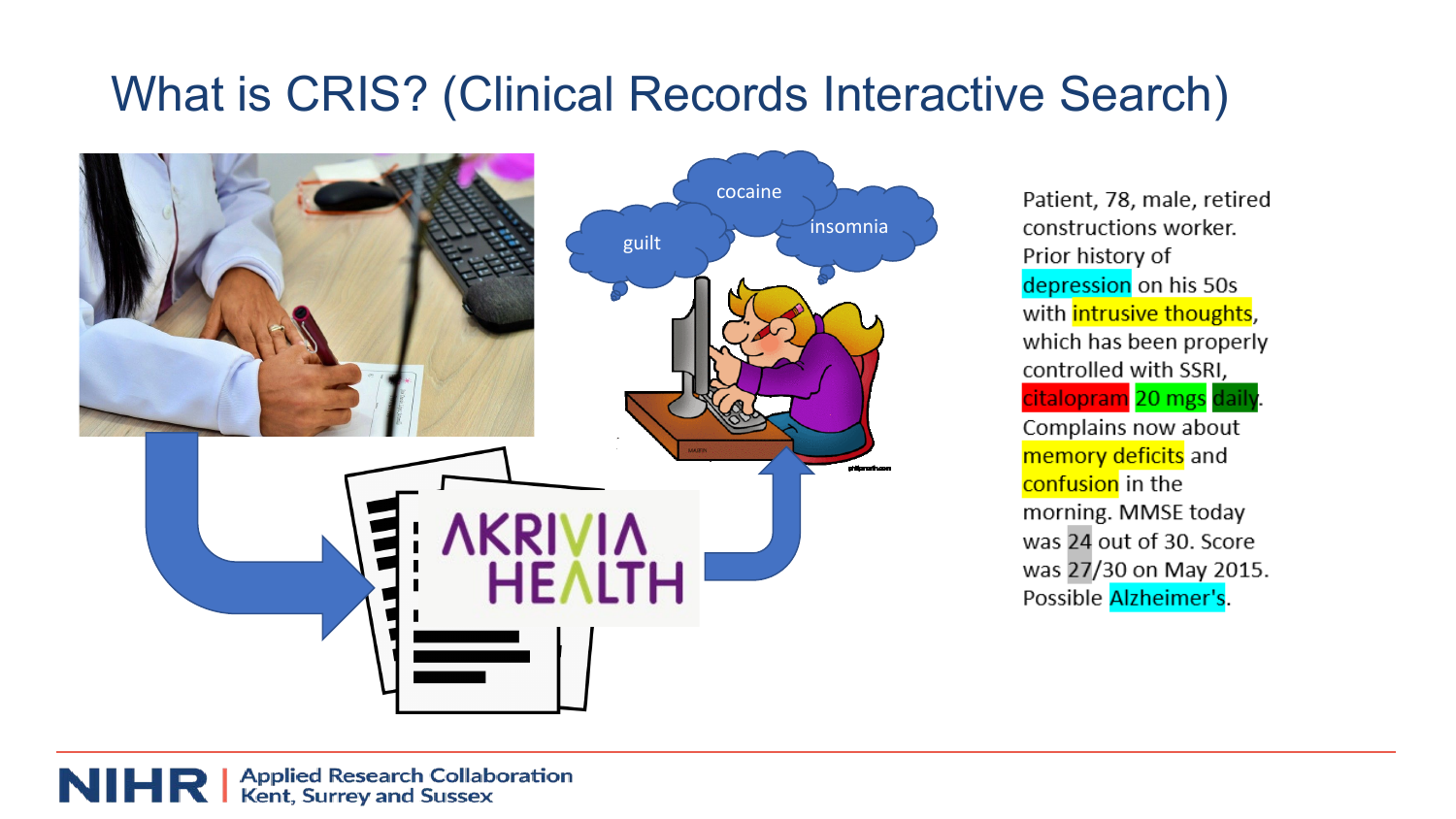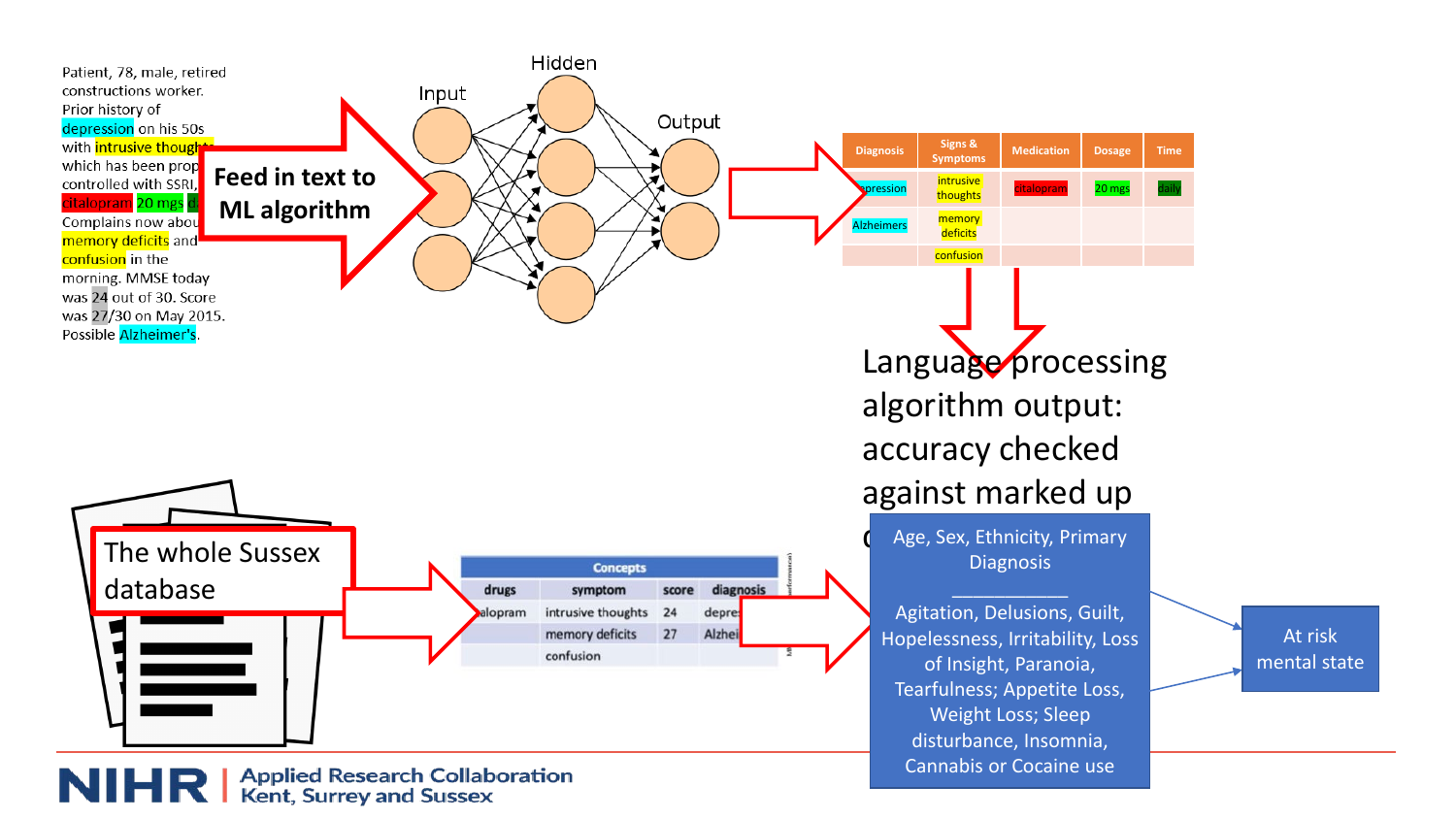#### Accuracy of Akrivia's NLP algorithms (at 14/12/21; still under development)

|                               | <b>Training</b> | <b>Validation</b> | <b>Precisio</b>         |                 |     |
|-------------------------------|-----------------|-------------------|-------------------------|-----------------|-----|
| <b>Irving Concept</b>         | <b>Samples</b>  | <b>Samples</b>    | $\overline{\mathsf{n}}$ | <b>Recall</b>   | F1  |
| <b>Hopelessness</b>           | 72              | 21                | 90%                     | 86%             | 88% |
| <b>Poor insight</b>           | 106             | 22                | 64%                     | 82%             | 72% |
| <b>Tearfulness</b>            | 205             | 59                | 97%                     | 100%            | 98% |
| <b>Irritability</b>           | 116             | 33                | 91%                     | 94%             | 93% |
| <b>Agitation</b>              | 305             | 65                | 91%                     | 91%             | 91% |
| <b>Guilt</b>                  | 79              | 31                | 90%                     | 90 <sub>k</sub> | 90% |
| <b>Paranoia</b>               | 217             | 50                | 80%                     | 83%             | 81% |
| <b>Delusions</b>              | 214             | 46                | 84%                     | 89%             | 86% |
| <b>Appetite (loss)</b>        | 302             | 70                | 92%                     | 92%             | 92% |
| <b>Weight (loss)</b>          | 175             | 49                | 91%                     | 82%             | 86% |
| <b>[Sleep Quality - Good]</b> | 381             | 85                | 78%                     | 88%             | 83% |
| <b>[Sleep Quality - Poor]</b> | 1412            | 351               | 73%                     | 88%             | 80% |
| <b>Substance us - cocaine</b> | 78              | 24                | 93%                     | 89%             | 91% |
| Substance use -<br>cannabis   | 226             | 52                | 94%                     | 91%             | 92% |

F1 Score is an estimation of accuracy: perfect would be 100%

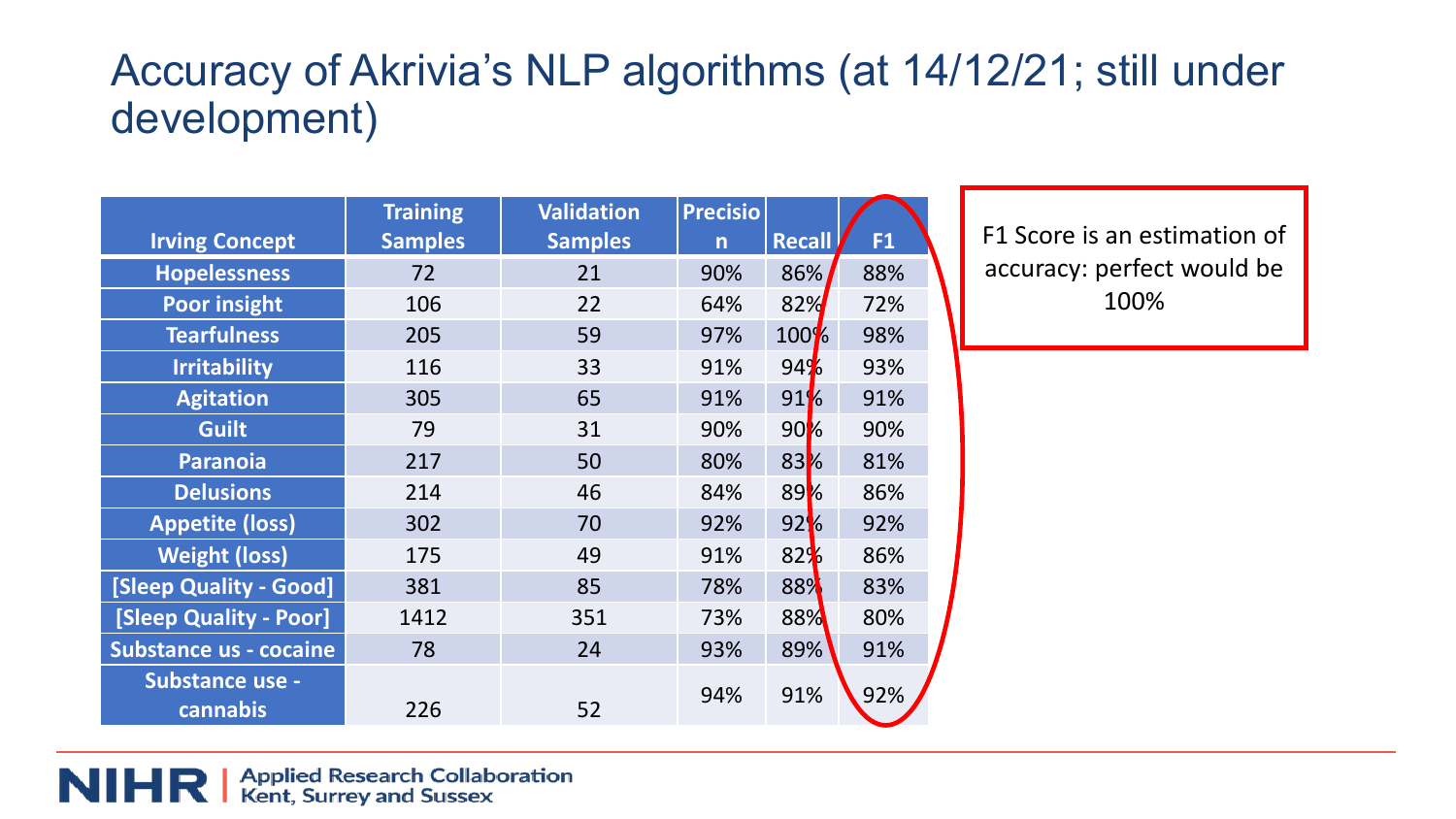#### Next steps …

- Find the diagnoses!
	- We need diagnoses both as predictors and as the outcome for patients
	- Sussex diagnosis codes are sparse, may need to extract these from text also.
	- More NLP algorithm development!
- Lived experience panel engagement and steering group
	- Make sure the project works for patients.
- Tailored intervention package future service delivery
	- Led by Kathy.